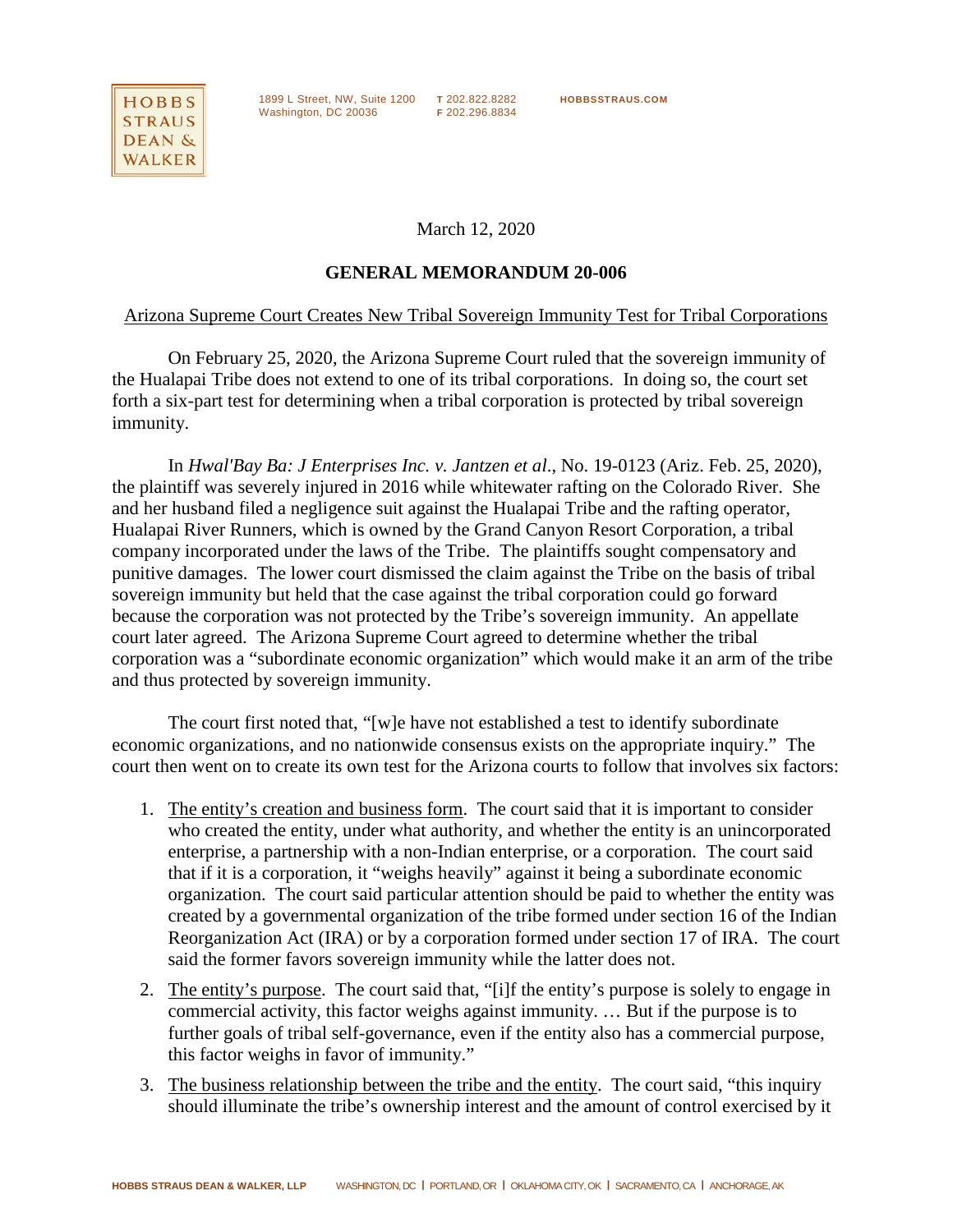over the entity's affairs." The court said a factor weighing against the entity being an arm of the tribe is shared or indirect ownership of the entity. On the other hand, "a tribe's ownership of property used by the entity for its business pursuits weighs in favor of finding that the entity is a subordinate economic organization." Another consideration is "whether the entity represents the tribe in any capacity. The more the entity represents the tribe's interests, the more likely the entity serves as an arm of the tribe."

- 4. The tribe's intent to share immunity with the entity. The court said that lower courts should pay attention to the actions of the tribe in determining intent. The courts said, for instance, an entity's indemnification of the tribe for tort liability or purchasing of liability insurance that protects the tribe from the entity's negligence is evidence that the tribe expects the entity to be responsible for its torts.
- 5. The financial relationship between the entity and the tribe. The court said that lower courts should determine "whether the tribe's assets are protected from judgments entered against the entity." The court said that even if tribal assets are not directly at risk, the courts must consider whether a judgment against the entity would "effectively strike a blow against the tribal treasury" if the tribe depends upon the entity's revenues to fund governmental functions.
- 6. Whether immunizing the entity furthers federal policies underlying sovereign immunity. The court said courts should separately consider whether recognizing sovereign immunity for the tribal entity would further the federal policies behind the immunity doctrine.

In ruling against tribal sovereign immunity for the tribal corporation, the court made several key findings that it said outweighed other factors in favor of sovereign immunity. For instance, the court noted that (1) the tribal corporation's assets did not belong to the Tribe; (2) the board of directors, and not the Tribe, handles its control and operation; (3) that the corporation can "merge, consolidate, reorganize [and] recapitalize" without tribal council approval; and (4) that the Tribe does not oversee its day-to-day operations.

The court acknowledged there were facts weighing in favor of sovereign immunity that included: (1) the Tribe's constitution authorizing the tribal council to "manage all tribal economic affairs and enterprises" and "establish and regulate subordinate organizations for economic and other purposes"; (2) a tribal council resolution adopting a plan of organization and bylaws for the tribal corporation; (3) a plan of organization stating that the tribal corporation has sovereign immunity that cannot be waived without the tribal council's permission; (4) the Tribe's capitalization of the tribal corporation and authorization to make additional capital investments or loans; (5) the Tribe's role as the sole corporate shareholder with a prohibition on the transfer or pledging of its stock; (6) the tribal council's ability to appoint, suspend or remove the board of directors; (7) the tribal corporation's monthly reports to the tribal council; and (8) a requirement that the board must get tribal council approval for key business decisions, including borrowing or making expenditures of more than \$50,000 and selling all or substantially all of its assets.

Despite these important findings, the court ruled that the tribal corporation did not meet its burden of proof to establish that it was a subordinate economic organization. The court,